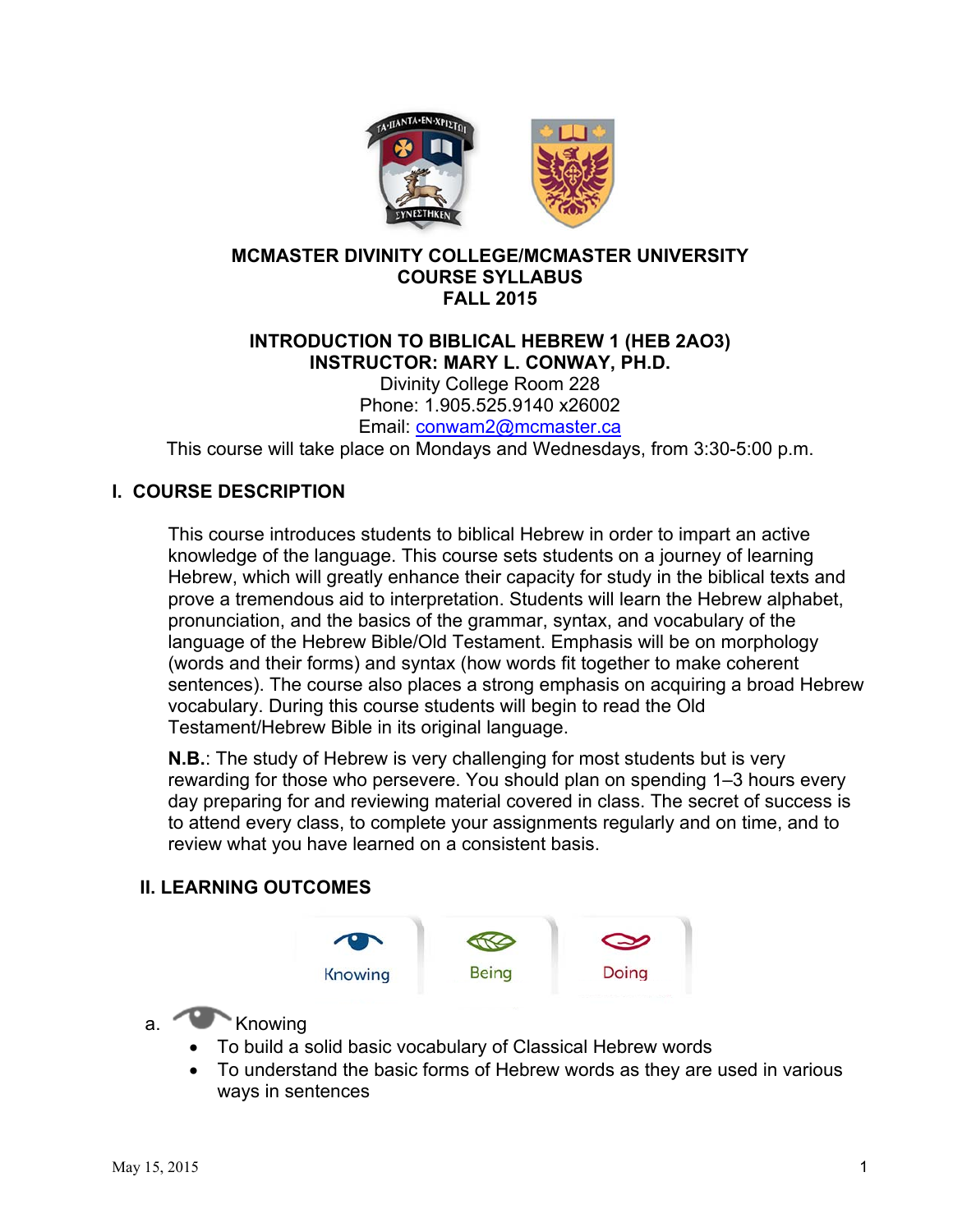- To understand the use of grammars and dictionaries in translating Hebrew texts
- b. Comp Being
	- To embrace the value of understanding the original language in exegeting the biblical text
	- To enrich one's understanding of another culture through knowledge of that culture's language

# c. Doing

- To begin to translate texts from the Hebrew Scriptures
- To engage with the Scriptures in their original language and context

# **III. COURSE REQUIREMENTS**

# **A. REQUIRED TEXTS**

*Both the textbook and workbook must be brought to every class!* 



- Pratico, G. D., and M. V. Van Pelt. *Basics of Biblical Hebrew Grammar*. 2nd ed. Grand Rapids: Zondervan, 2007. ISBN: 978-0310270201
- Pratico, G. D., and M. V. Van Pelt. *Basics of Biblical Hebrew Workbook*. 2nd ed. Grand Rapids: Zondervan, 2007. ISBN: 978-0310270225
- Clines, David J. A., David M. Stec, and Jacqueline C. R. De Roo. *The Concise Dictionary of Classical Hebrew*. Sheffield: Sheffield Phoenix, 2009. ISBN: 978-1906055790

**Note:** These texts will also be used for HEB2B03, Introduction to Biblical Hebrew 2. All required textbooks for this class are available from the College's book service, R.E.A.D. On Bookstore, Room 145, McMaster Divinity College or contact R.E.A.D. On Bookstores, 304 The East Mall, Suite 100, Etobicoke, ON M9C 5K1. Phone 416.620.2934; fax 416.622.2308; e-mail books@readon.ca. Website:

http://webhome.idirect.com/~readon/bookstore.htmlXBkEducation. Texts may be ordered ahead and sent to your home or purchased on the first day of class.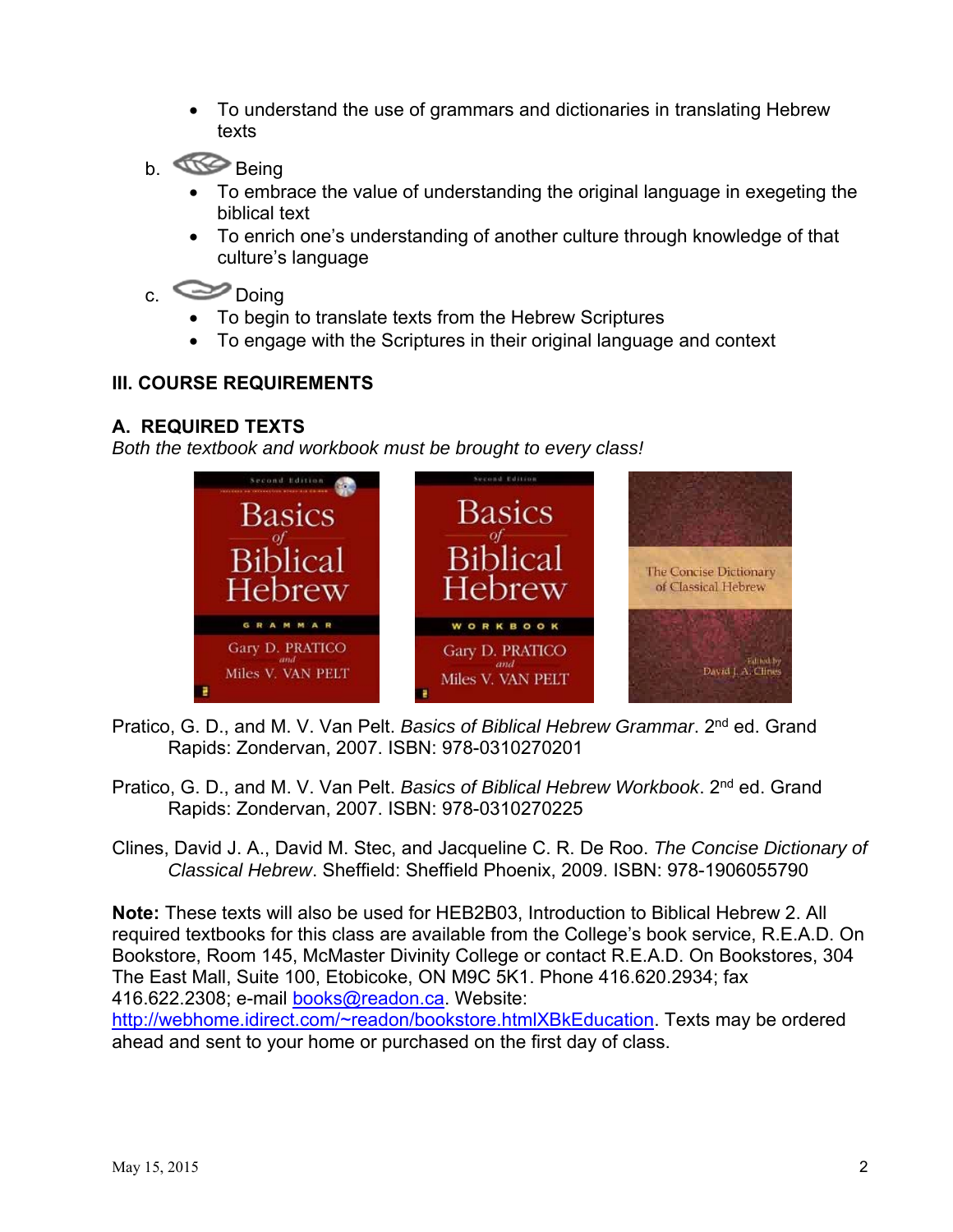# **B. RECOMMENDED RESOURCES**

At least one aid to learning vocabulary is strongly recommended. The following are keyed to the course text:

| <b>ZONDERGAN</b> audio cd                                                   | <b>Hashidiring</b><br><b>Ste Edit Comments Hide</b><br>Provinsi Viena Right Nod<br>Cet Mr.<br>Aits Messa<br>Seems. |                                                                                                                         |
|-----------------------------------------------------------------------------|--------------------------------------------------------------------------------------------------------------------|-------------------------------------------------------------------------------------------------------------------------|
| Basics <sub>of</sub> Biblical<br>Hebrew                                     | יִשְׂרָאֵל                                                                                                         | $\mathcal{A}$<br>Old Testament<br>$\hat{c}$                                                                             |
| <b>VOCABULARY</b><br>- EACH CHAPTER'S WORDS ON FIX OWN TRACK-               | <b>Israel</b>                                                                                                      | Vocabulary Cards<br>* Insider four hoding<br>Вебов аташнага                                                             |
| - CONTAINS BOTH COULDING AND MPA FILES.<br>READ BY JONATHAN T. PENNYSYLTEN: | To Service (Window of this week accountingly<br>Diff.subsc.<br><b>STATISTIC</b><br>Total: Nisa<br>Employees        | · Inquirier misbers as<br>Miles V. VAN PELT<br>ever cattle<br>ZONDERVANT<br>Gary D. PRATICO <b>C</b> Expositions minist |
| Gary D. Pratico - Miles V. Van Pelt                                         |                                                                                                                    |                                                                                                                         |

1. Flashworks vocabulary learning computer program https://www.teknia.com/flashworks (This is a free download. It is also available on the CD that is included with the text.)

- 2. Old Testament Hebrew Vocabulary Cards. ISBN: 978-0310259862
- 3. Basics of Biblical Hebrew Vocabulary Audio CD: ISBN: 978-0310270744

# **C. ASSIGNMENTS AND GRADING**

**Note:** It is extremely important that you do not become dependent on Bible software programs as a substitute for learning. These programs cannot be used on tests and exams. You are **strongly** advised not to use these programs until later in the learning process. Programs such as BibleWorks, Accordance, and Logos will be very helpful research tools when you are more advanced in the language but do not take the place of basic understanding.

| <b>Grammar Tests and Translations</b> |      |
|---------------------------------------|------|
| <b>Vocabulary Quizzes</b>             | 15%  |
| <b>Workbook Exercises</b>             | 15%  |
| <b>Oral Reading</b>                   | 5%   |
| <b>Final Examination</b>              | 30%  |
| <b>Total Grade</b>                    | 100% |

### **Policy for Missed Quizzes, Tests, and Assignments:**

Marks will be deducted for late assignments (workbook exercises) if there is no valid reason, such as illness (a doctor's note may be required) or serious family crisis. The deduction will be 2% per day. It is essential in a language course that students keep up with their work if they are to be successful.

There will be no make up for missed quizzes/tests except in the case of illness (a doctor's note may be required) or serious family crisis. If you must miss a test or quiz due to a valid reason, you must email the professor at conwam2@mcmaster.ca as soon as possible. You must make arrangements to make up the quiz or test at the first possible opportunity.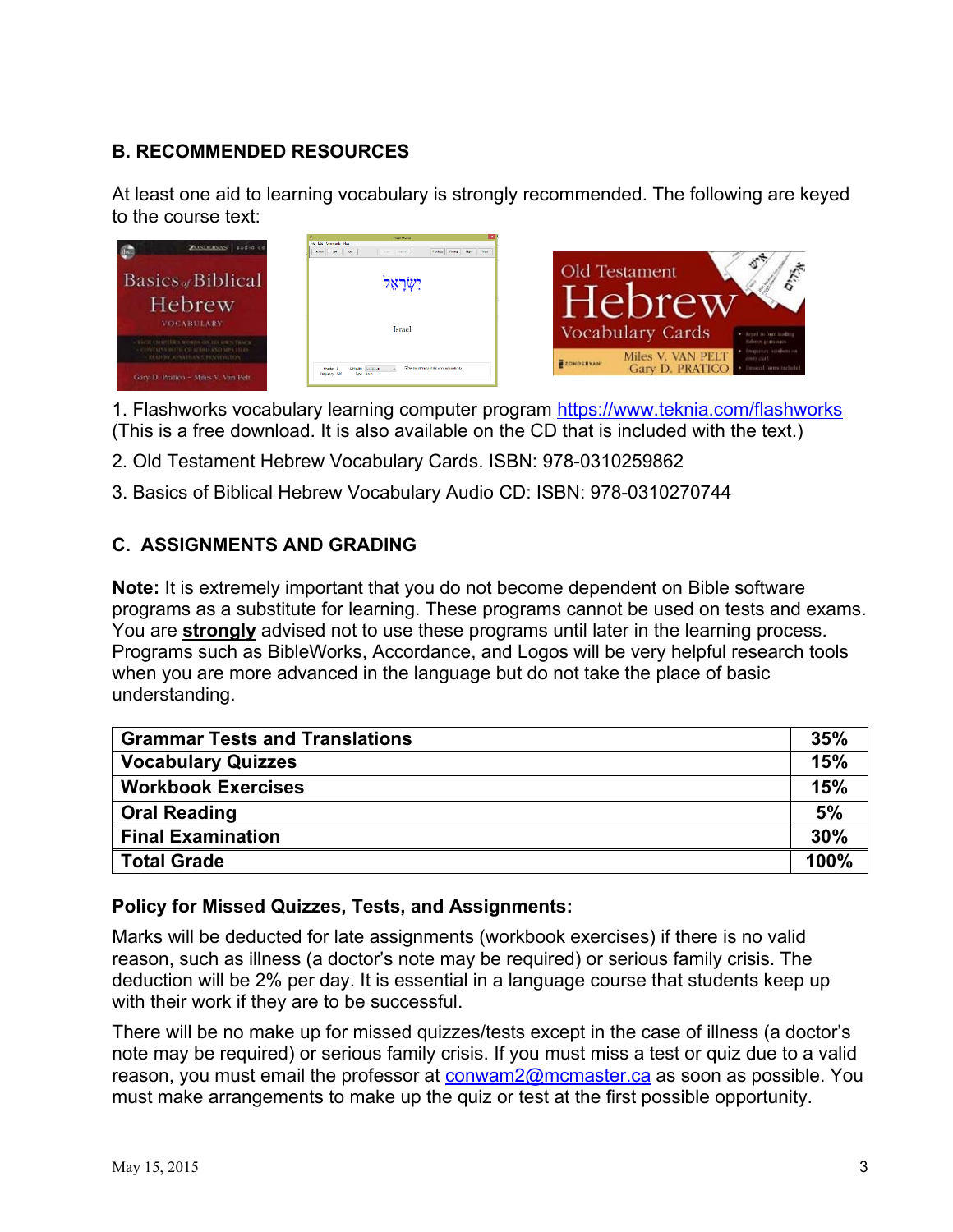**1. Grammar Tests and Translations: 35%.** At the beginning of each Monday class there will be a grammar test covering the material up to the previous class. They may include sentence translations, grammar explanations or diagramming, paradigms, and parsing, etc.

**2. Vocabulary Quizzes: 15%**. At the beginning of class each Wednesday there will be a vocab quiz covering material up to and including the chapter covered in the last class. These quizzes will simply ask for the English translation of 24 Hebrew words.

**3. Workbook Exercises: 15%.** Dates marked on course schedule with an asterisk (\*). Each chapter in the textbook has a corresponding chapter in the workbook. Once a chapter has been covered in class, students must then complete the corresponding workbook pages before the next class. Workbook exercises will be handed in for grading. The actual pages from the exercise book can be torn out (or photocopied) and stapled together to be submitted (in legible handwriting). At the top of the first page please be sure to write your name.

**Note:** Students must show evidence in their workbooks of individual translation, such as parsing, highlighting, and tentative translations. Do not give in to the temptation to copy from an English translation. The only way to learn is by doing the translations yourself.

**4. Oral Reading: 5%.** Students will be tested on their oral reading of selections from the workbook. Details will be provided in class.

**5. Final Exam: 30%.** Details about the final exam will be given in class nearer to the date.

|  |  | <b>IV. COURSE SCHEDULE</b> |
|--|--|----------------------------|
|--|--|----------------------------|

**Note:** An asterisk (\*) indicates a date when workbook assignments are due.

| <b>Wk</b>      | <b>Date</b> | <b>Textbook</b> | <b>Content</b>                 | <b>Grammar Test/Vocab</b> |
|----------------|-------------|-----------------|--------------------------------|---------------------------|
|                |             |                 |                                | Quiz                      |
| 1              | Sept 14     | Chapter 1       | The Hebrew Alphabet            |                           |
|                | Sept 16     | Chapter 2       | <b>Hebrew Vowels</b>           | Vocabulary 1 (Ch 1,       |
|                |             |                 |                                | Alphabet)                 |
| 2              | Sept 21     | Chapter 3       | Syllabification and            | Grammar 1 (Ch 1-2)        |
|                |             |                 | Pronunciation                  |                           |
|                | Sept 23     | Chapter 4       | <b>Hebrew Nouns</b>            | Grammar 2 (Ch 1-3)        |
| 3              | Sept 28     | Chapter 5       | Definite Article and           | Grammar 3 (Ch 1-4)        |
|                |             |                 | <b>Conjunction Waw</b>         |                           |
|                | Sept 30     | Chapter 6       | <b>Hebrew Prepositions</b>     | Vocabulary 2 (to Ch 5)    |
| $\overline{4}$ | *Oct 5      | Chapter 7       | <b>Hebrew Adjectives</b>       | Grammar 4 (Ch 1-6)        |
|                | Oct 7       | Chapter 8       | <b>Hebrew Pronouns</b>         | Vocabulary 3 (to Ch 7)    |
| 5              | Oct 12      | Thanksgiving    | <b>No Class</b>                |                           |
|                | Oct 14      | Midterm         | <b>No Class</b>                |                           |
|                |             | recess          |                                |                           |
| 6              | Oct 19      | Chapter 9       | <b>Hebrew Pronominal</b>       | <b>Grammar 5 (Ch 1-8)</b> |
|                |             |                 | <b>Suffixes</b>                |                           |
|                | Oct 21      | Chapter 10      | <b>Hebrew Construct Chains</b> | Vocabulary 4 (to Ch 9)    |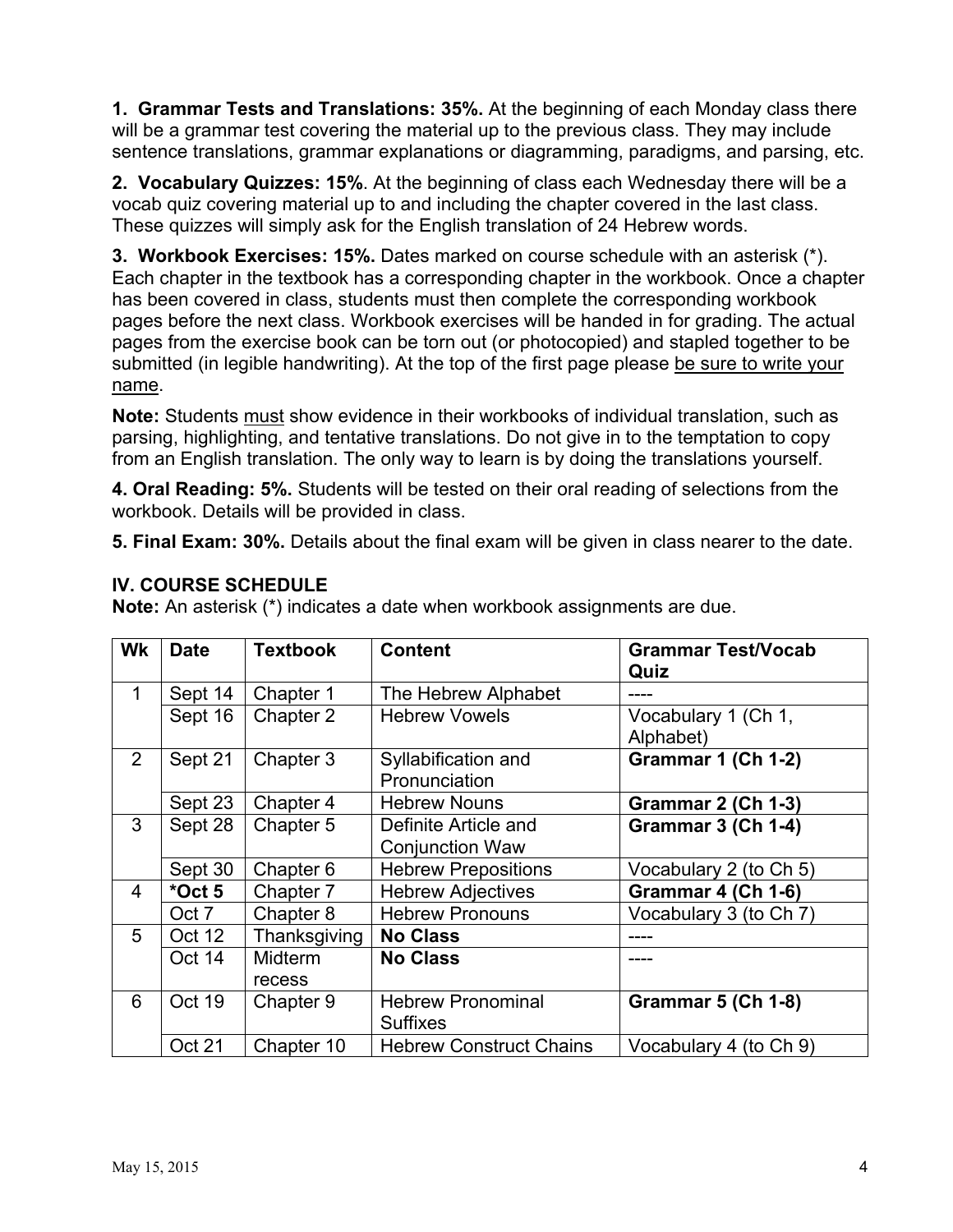| 7               | Oct 26           | Chapter 11  | Hebrew Numbers, Othniel<br>Practice | <b>Grammar 6 (Ch 1-10)</b>  |
|-----------------|------------------|-------------|-------------------------------------|-----------------------------|
|                 | Oct 28           | Chapter 12  | Introduction to Hebrew<br>Verbs     | Vocabulary 5 (to Ch 11)     |
| 8               | *Nov 2           | Chapter 13  | Qal Perfect, Strong Verbs           | <b>Grammar 7 (Ch 1-12)</b>  |
|                 | Nov <sub>4</sub> |             | <b>Judges Practice</b>              | Vocabulary 6 (to Ch 12)     |
| 9               | Nov 9            | Chapter 14  | Qal Perfect, Weak Verbs 1           | <b>Grammar 8 (Ch 1-13)</b>  |
|                 | Nov 11           | Chapter 14  | Qal Perfect, Weak Verbs 2           | Vocabulary 7 (to Ch 14)     |
| 10              | <b>Nov 16</b>    | Chapter 15  | Qal Imperfect, Strong<br>Verbs 1    | <b>Grammar 9 (Ch 1-14)</b>  |
|                 | Nov 18           | Chapter 15  | Qal Imperfect, Strong<br>Verbs 2    | Vocabulary 8 (to Ch 15)     |
| 11              | <b>Nov 23</b>    | Chapter 16  | Qal Imperfect, Weak Verbs           | <b>Grammar 10 (Ch 1-15)</b> |
|                 | <b>Nov 25</b>    | Chapter 16  | Qal Imperfect, Weak Verbs<br>2      | Vocabulary 9 (to Ch 16)     |
| 12 <sup>2</sup> | <b>Nov 30</b>    | Chapter 17  | Waw Consecutive 1                   | <b>Grammar 11 (Ch 1-16)</b> |
|                 | Dec 2            | Chapter 17  | Waw Consecutive 2                   | Vocabulary 10 (to Ch 17)    |
| 13              | Dec 7            | $Chs$ 1-17  | <b>Review</b>                       | <b>Oral Reading Test</b>    |
|                 | Dec 9            | $Chs$ 1-17  | <b>Review</b>                       | ----                        |
| 14              | *Dec<br>14/16    | <b>Exam</b> | Date to be determined               |                             |

# **V. CLASSROOM BEHAVIOUR, ATTENDANCE, AND PARTICIPATION**

- Students are expected to be on time for class. Admittedly, unavoidable delays do occasionally happen. If you arrive late, please enter as quietly as possible and give an explanation to the professor after class.
- Students are also expected to stay for the entire class session.
- Computers and tablets should only be used for class related purposes, not for social networking and the like. Students may not have cell phones out during tests.
- All thoughtful student participation is welcome. There are no "dumb questions" or "stupid answers." Students will respect the contributions of other students and respond to them without ridicule or scorn.
- Students may eat or drink in class as long as they do so quietly and unobtrusively and clean up afterwards.

# **VI. GENERAL GUIDELINES FOR THE SUBMISSION OF WRITTEN WORK**

All assignments must adhere to the MDC Writing Style Guide, available from http://www.mcmasterdivinity.ca/programs/resources-forms.

### **Inclusive Language**

McMaster Divinity College uses inclusive language for human beings in worship services, student written materials, and all of its publications. In reference to biblical texts, the integrity of the original expressions and the names of God should be respected. The NRSV and TNIV are examples of the use of inclusive language for human beings. It is expected